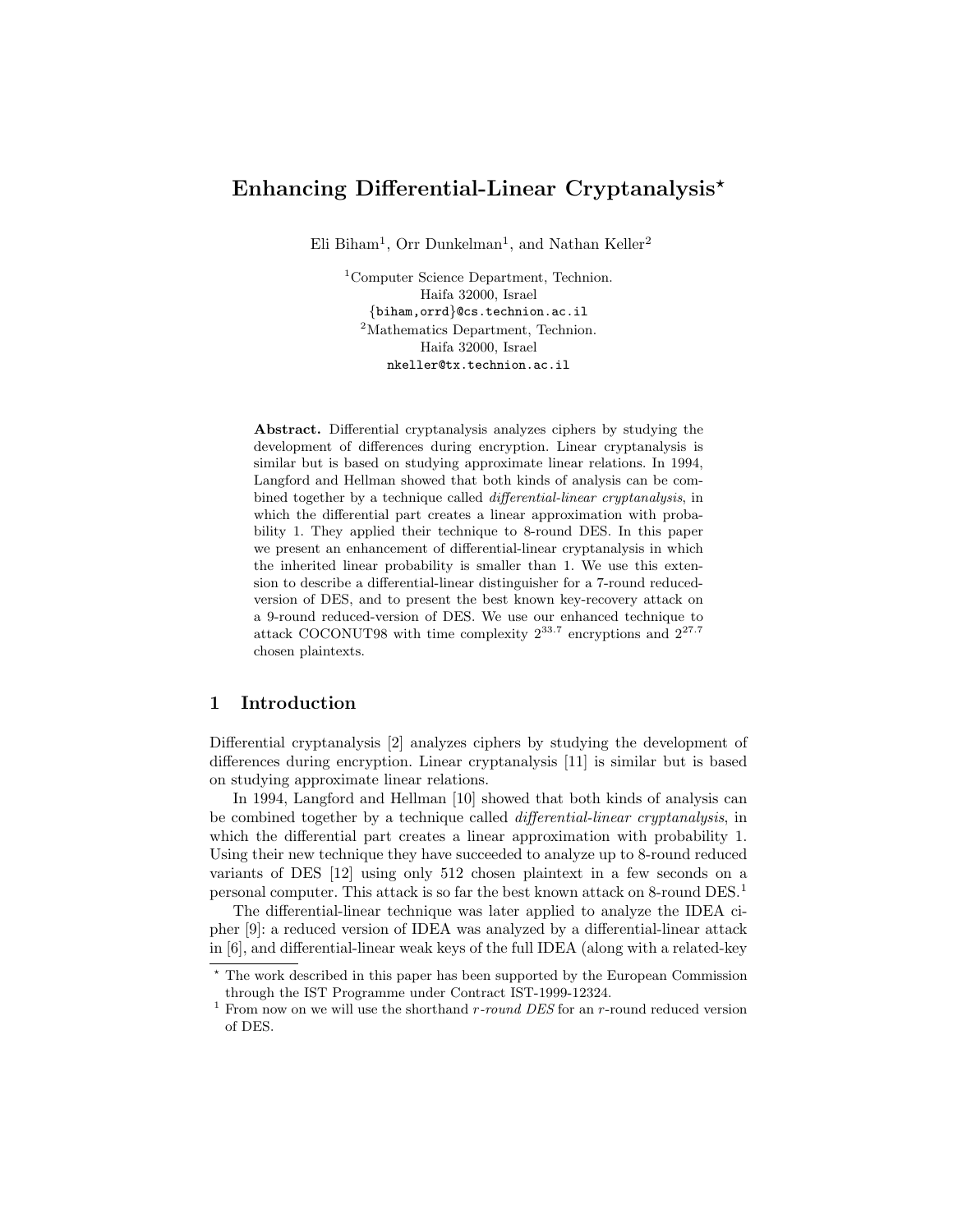differential-linear attack on reduced IDEA) were found in [7]. It was also shown that the ciphertext-only extension of differential and linear cryptanalysis works also with differential-linear cryptanalysis [5].

Langford and Hellman's technique is an example for devising the "distinguisher" used in the attack as a combination of two much simpler parts; in this case a combination of a differential characteristic and a linear approximation. Such combinations were later used in other kinds of cryptanalysis, e.g., cryptanalysis using impossible differentials [4, 3] (miss in the middle), and boomerang attacks [15], both use combinations of differential characteristics.

In this paper we present an extension of differential-linear cryptanalysis in which the linear probability induced by the differential characteristic is smaller than 1. We use this extension to describe a differential-linear distinguisher for 7-round DES, and then present a differential-linear key-recovery attack on 8 round and 9-round DES. This extension can attack DES with up to 10 rounds, where the 9-round variant of the attack is by far the best known attack against 9-round DES. We also apply the technique to the full COCONUT98.

This paper is organized as follows: In Section 2 we describe Langford and Hellman's differential-linear attacks. In Section 3 we present our differentiallinear extension. In Section 4 we present the distinguishing attack on 7-Round DES. In Sections 5 and 6 we present the key recovery attacks on 8-Round and 9-Round DES, respectively. In Section 7 we present a key recovery attack on COCONUT98. Finally, Section 8 summarizes the paper.

### 2 Differential-Linear Cryptanalysis

Langford and Hellman [10] show that a concatenation of a differential characteristic and a linear characteristic can be performed. They select a 3-round characteristic of DES, which predicts the differences of a few bits after three rounds with probability 1 (the probability for the whole block difference after three rounds is much lower). So, given a pair of plaintexts with the required plaintext difference, they know the difference of a few bits after three rounds for certain. They use a 3-round linear approximation for rounds 4–6. If the difference in the intermediate data before the linear approximation can be predicted, then we can obtain information about the parities. More precisely, if the difference in the input subset can be predicted, then we know whether the input subset parity in both encryptions is the same or differ. As the linear approximation predicts the output subset parity, we can now predict whether the output subset parities of the two ciphertexts are more likely to be the same or not. Fortunately, they found differential and linear characteristics in which the subset required for the parity is predicted with probability 1 by the differential characteristic. Thus, the differential characteristic actually tells them the difference of the two parities. Both difference and parity are linear operations (they both use XOR). Thus, the two linear approximations in rounds 4–6 in both encryptions can be combined into a six-round approximation of rounds

 $6<sub>1</sub>-5<sub>1</sub>-4<sub>1</sub>$ -differential-4<sub>2</sub>-5<sub>2</sub>-6<sub>2</sub>,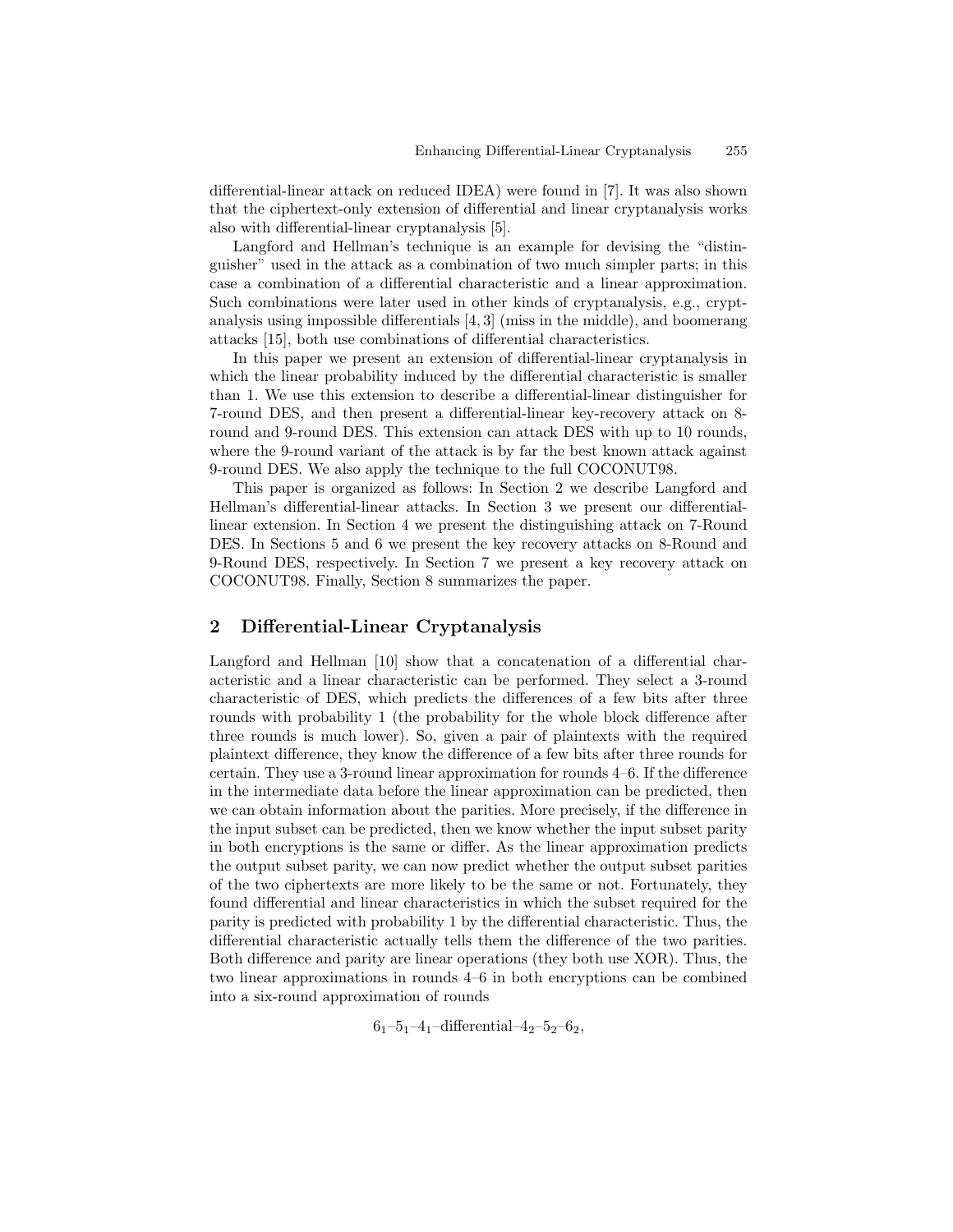where the subscript denote whether the round is in the first encryption or the second, and "differential" refers to the differential combiner that ensures that the parities of the data before round 4 in both encryptions are always equal (or always differ).

This enlarged linear characteristic has twice as many rounds as the original, thus its probability is much closer to  $1/2$  than the original. However, it is still usable, and in various cases it leads to the best known attacks against the analyzed cipher, as in the case of the differential-linear attack on 8-round DES described by Langford and Hellman.

The differential-linear distinguisher is based on encrypting many pairs with some known input difference. Each pair is encrypted, and the output subset parity is computed for both ciphertext. The fraction of times when the two parities are agree differ from 1/2 for a good differential-linear characteristic. Thus, it can be used to distinguish the cipher from a random permutation. A key recovery attack can be mounted using standard techniques (guessing the following round subkey, etc.).

# 3 Our Differential-Linear Extension

We observed that in the above approximation

$$
6_1 - 5_1 - 4_1
$$
-differential- $4_2 - 5_2 - 6_2$ 

all the rounds are approximated with probabilities which may be different than  $1/2 \pm 1/2$ , except for the connection by the differential characteristic, which has probability 1.

From now on, we use notations based on [1, 2] for differential and linear cryptanalysis, respectively. In our notations  $\Omega_P$ ,  $\Omega_T$  are the input and output differences of the differential characteristic, and  $\lambda_P$ ,  $\lambda_T$  are the input and output subsets (denoted by bit masks) of the linear characteristic.

In this paper we propose using a differential connection with fractional probabilities. Let the probability of the linear characteristic be denoted by  $1/2 + q$ , and the probability of the differential characteristic be denoted by  $p'$  (in the case of Langford and Hellman,  $p' = 1$  and  $q = 0.195$ .

Given the probabilities of the differential characteristic  $p'$ , we approximate the linear probability  $1/2+p$  of the relations of the parities of the subsets of bits  $\lambda_P$  between both encryptions (in the particular case of  $p' = 1$  certainly  $p = 1/2$ as in Langford and Hellman's analysis), and then compute the probability of the total relation (from the last round of the linear characteristic through all its rounds backward in the first encryption, through the differential approximation of the parity, through the linear characteristic in the second encryption to its last round). This probability is computed by the usual rule for probabilities of concatenation of linear characteristics. Thus, the total probability is

 $1/2 + 4pq^2$ .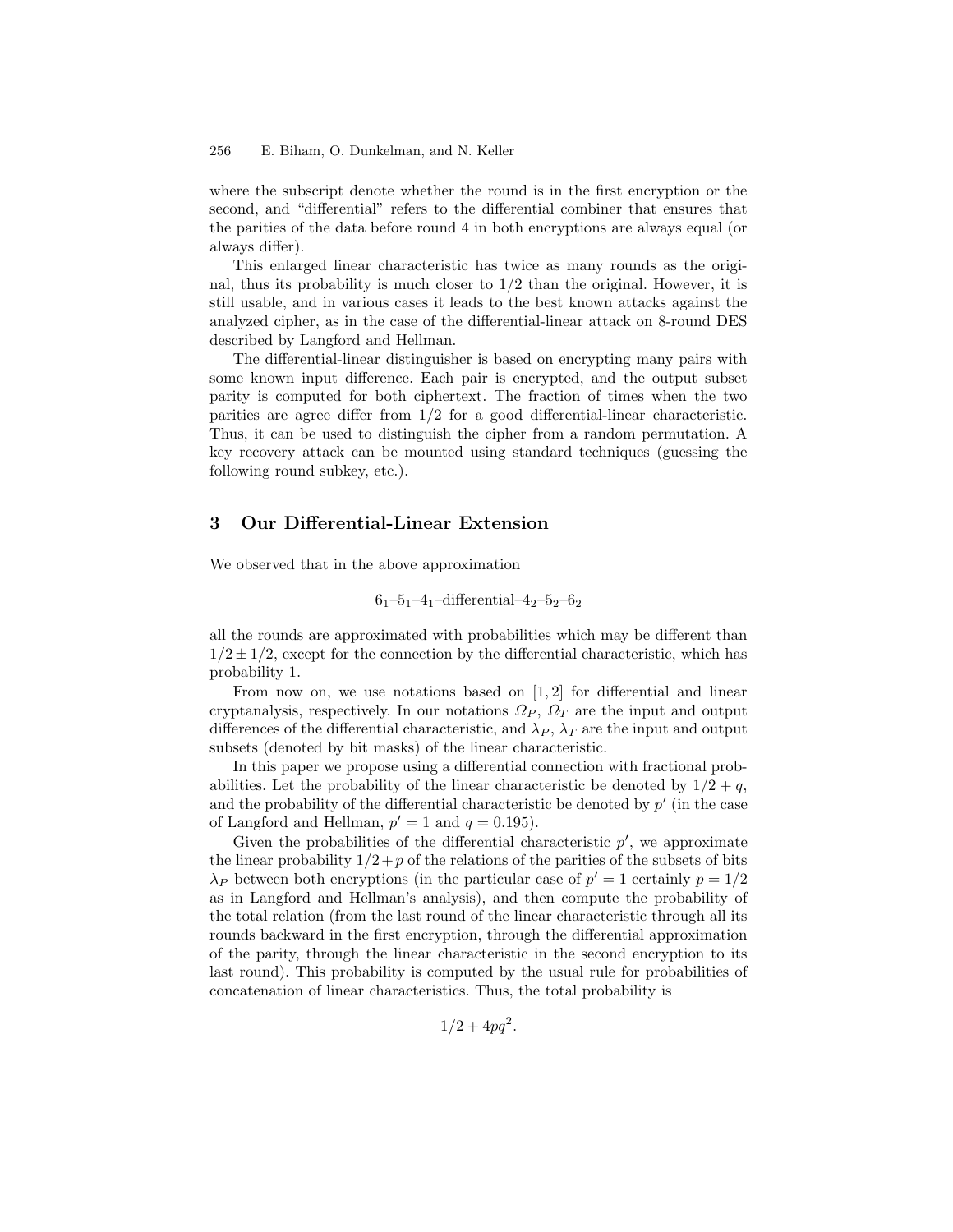Note that the differential probability  $p'$  is the probability for the expected difference in the required subset of bits, which is usually different (higher) than the probability of the differential characteristic with the full block output difference, so the best characteristic for our purposes may be different than the best ordinary characteristic. For example, in Langford and Hellman's case the characteristic predicts with probability 1 only 36 bits of the 64 bits of the output difference; these 36 bits include all the 5 bits of  $\lambda_P$ . Given an ordinary differential characteristic with probability  $p_{\alpha}$ , we know that the full block output difference  $\Omega_T$  appears with probability  $p_\Omega$ , and that with probability  $1 - p_\Omega$  the difference is different. When considering only the subset of bits in  $\lambda_P$ , the probability of the characteristic on these bits becomes  $p'$ . The probability  $1/2 + p$  can now be approximated by

$$
1/2 + p \approx p' + (1 - p')/2 = 1/2 + p'/2,
$$

assuming that the parity in the rest of the cases is uniformly distributed. This assumption is not necessarily accurate, for example, there might be other highprobability differential characteristics with the same plaintext difference, but with different (or same) parity of the subset of bits of the difference. Thus, this approximated probability should be verified by the designer of an attack, and if possible, he should perform a more accurate computation of the probability, or check it experimentally.

It is worth mentioning that the attack works even if the differential characteristic predicts that there are differences in some of the bits in the subset  $\lambda_P$ . All we need is to know the parity of the differences of the bits in  $\lambda_P$  (rather than fixing the differences to 0). For example, assume that  $\Omega_T =$ 10 ?0 ?0 67 80 D7 6?  $11_x$  (where the ? denotes an unpredicted hex digit) and assume that  $\lambda_P = 00\;00\;08\;D7\;00\;00\;00\;01_x$ . Then, the 8 bits selected by  $\lambda_P$ are known in  $\Omega_T$ , of which 5 have value 1 and 3 have value 0. Therefore, the expected parity of the differences of the two runs is  $\Omega_T \cdot \lambda_P = 1$ . Note that even if  $\Omega_T \cdot \lambda_P$  is unknown but constant, the attack still succeeds.

### 4 A Distinguishing Attack on 7-Round DES

We now present an attack that distinguishes whether a cipher (given in a form of a black box) is a 7-round DES, or a random permutation, using the differentiallinear technique. We use the following 4-round extended differential characteristic with probability  $p_{\Omega} = 14/64 = 0.21875$ , which is an extension by one round of the 3-round characteristic used by Langford and Hellman. This extended characteristic is presented in Figure 1.

The 3-round differential was concatenated with the 3-round linear approximation with probability  $1/2 + 0.195$  presented in Figure 2. This 3-round linear approximation is also the best 3-round linear approximation for DES.

We use our 4-round differential characteristic to build a distinguisher with a probability of  $1/2 + p \approx 1/2 + \frac{14/64}{2} \approx 1/2 + 0.109$  (recall, that for a random permutation this value is 1/2). This approximation assumes that the behavior of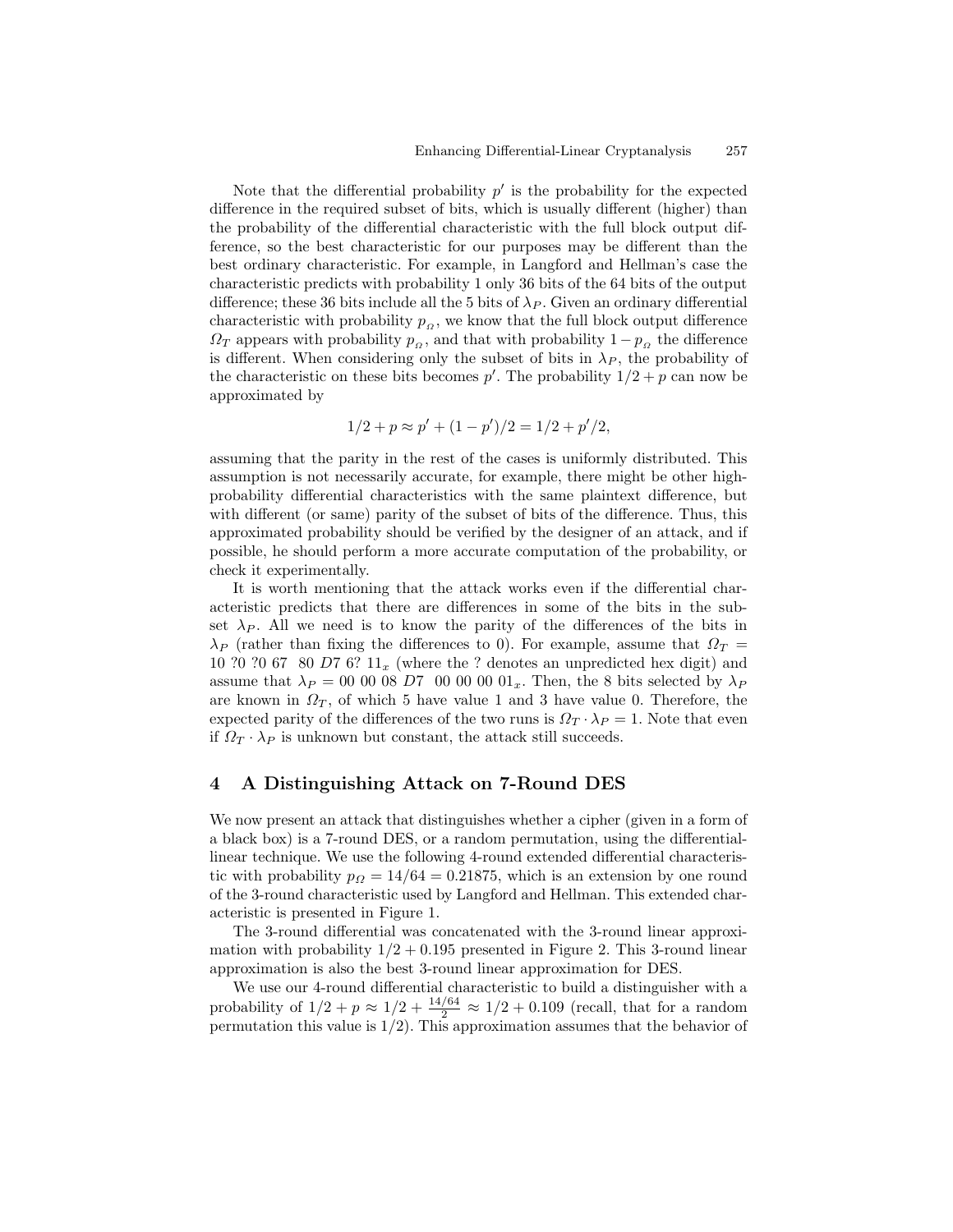

(where  $V \in \{1, ..., F_x\}$ ,  $W \in \{0, 8\}$ ,  $X \in \{0, 8\}$ ,  $Y \in \{0, 2\}$ ,  $Z \in \{0, 2\}$ ,  $M \in$  $\{0, \ldots, 7\}$ , and any ? is any arbitrary value)

#### Fig. 1. The Extended 4-Round Differential Characteristic Used in Our Distinguisher

the remaining fraction of  $1 - \frac{14}{64} = \frac{50}{64}$  of the pairs induces uniform linear distribution. We have verified the value of  $p$  experimentally, and confirmed this probability using hundreds of different keys, and millions of encrypted pairs. The linear characteristic has probability  $1/2 + q = 1/2 + 2(\frac{-20}{64})^2 \approx 1/2 + 0.195$ . The total probability of the approximation is thus

$$
1/2 + 4pq^2 = 1/2 + 4 \cdot 0.109 \cdot 0.195^2 = 1/2 + 0.0167 = 1/2 + 2^{-5.91}.
$$

The distinguishing attack is as follows:

- 1. Select  $N = 2^{11.81}$  plaintext pairs with the plaintext difference  $\Omega_P = 008082006000000_x$ .
- 2. Request the ciphertexts of these plaintext pairs (encrypted under the unknown key  $K$ ).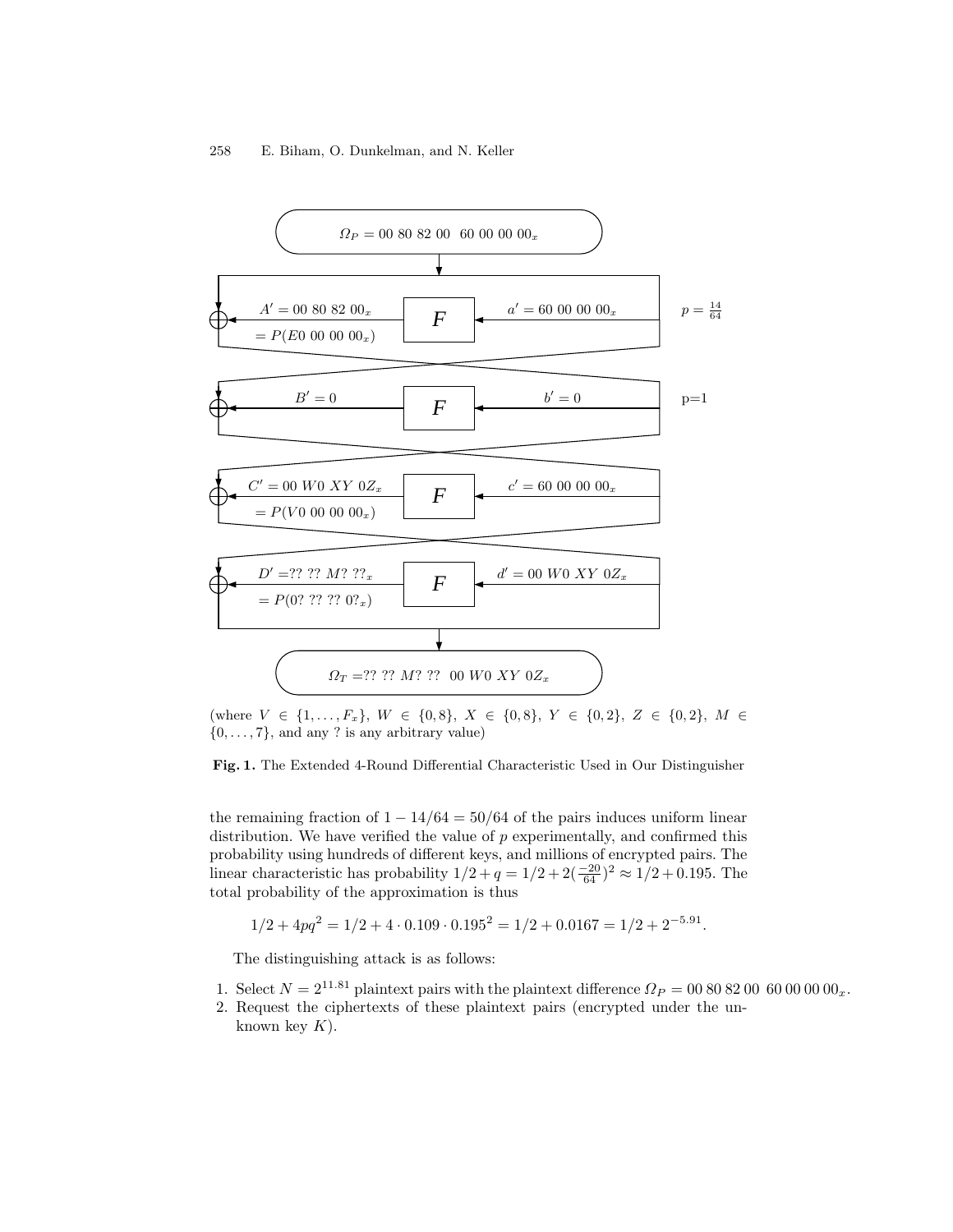

Fig. 2. The 3-Round Linear Approximation Used in [10]

3. For each ciphertext pair, compute the parity of the bits masked by  $\lambda_T =$ 21 04 00 80 00  $00\ 80\ 00<sub>x</sub>$  in each of the plaintexts, and count for how many pairs both parities are equal. Let the number of such pairs be denoted by m. 4. If

$$
\frac{m}{N} > \frac{1}{2} + \epsilon,
$$
 where  $\epsilon = \frac{4pq^2}{2} = 2^{-6.90}$ ,

 $(i.e., m > 2^{10.81} + 2^{4.91})$  conclude that the cipher is 7-round DES. 5. Otherwise, conclude that the cipher is not 7-round DES.

The parameters  $N$  and  $\epsilon$  are selected as to maximize the success rate of the attack while requiring the lowest data complexity. For  $N = 2^{11.81}$  and  $\epsilon = 2^{-6.90}$ the attack succeeds with probability higher than 84.13%, and has data and time complexities of  $2^{12.81}$ .

We point out that unlike most linear attacks (and most differential-linear attacks) it suffices in this case to test whether  $\frac{m}{N} > \frac{1}{2} + \epsilon$  rather than whether  $|\frac{m}{n} - 1/2| \ge \epsilon$ . This follows from the fact that in this specific attack the bias is always positive and is unaffected by any key bit (as all the affected key bits are used twice and thus cancelled).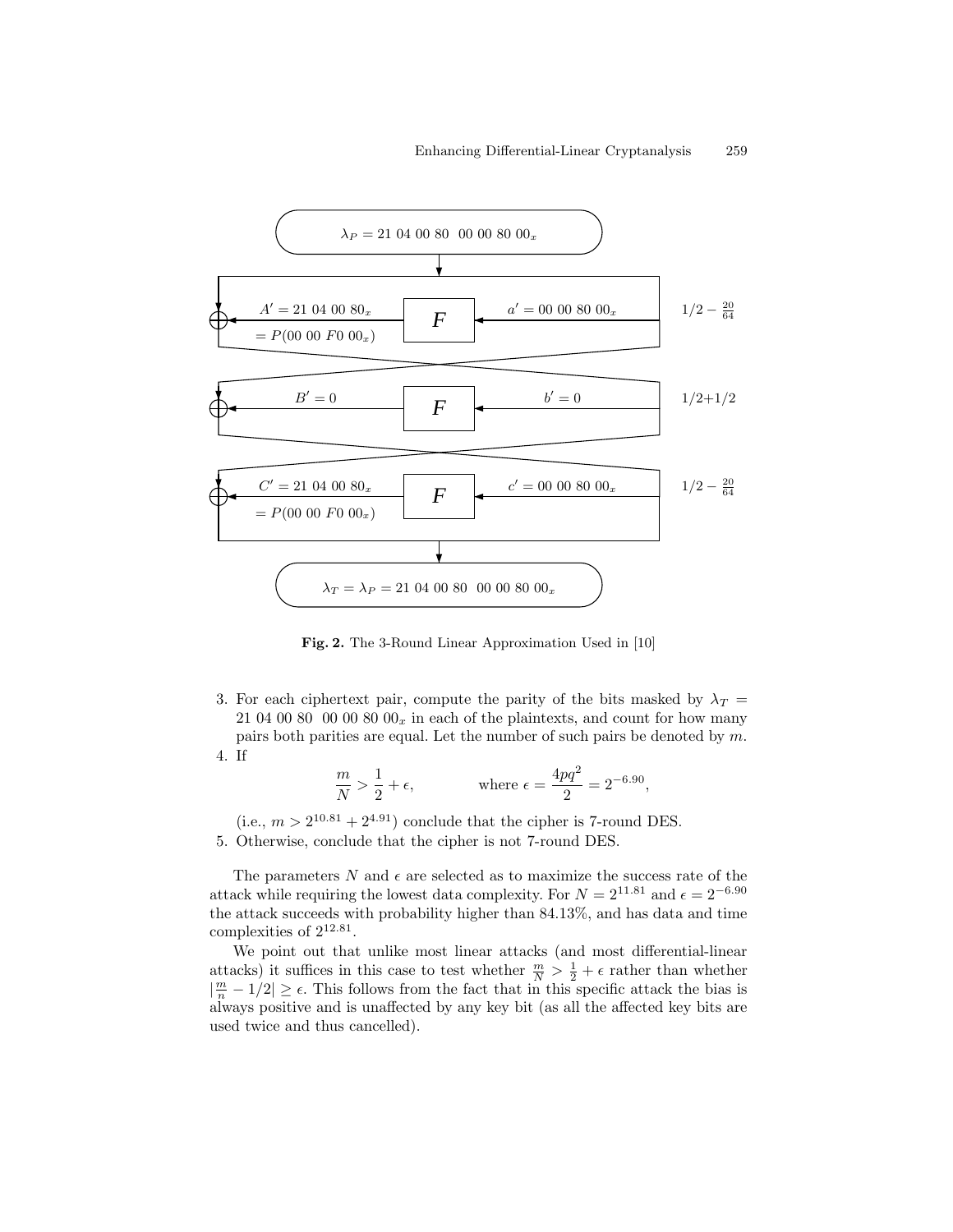In order to show that for these parameters we get this success rate we use the following statistical reasoning (see [13]): For a random permutation each pair behaves randomly, and thus in half of the pairs the two parities of the subset of the ciphertext bits are equal. Therefore, the number of equal parities behaves like a binomial random variable  $X \sim Bin(2^{11.81}, 1/2)$ . It is easy to see that such random variable can be approximated according to the normal distribution, and thus we conclude that the probability that this random variable (counting the number of pairs with equal parities) is higher than  $2^{10.81} + 2^{4.91}$  is at most 15.87%. We conclude that for a random permutation the probability that the above algorithm outputs 'this is a random permutation' is 84.13%.

Repeating this analysis for 7-round DES with  $X \sim Bin(2^{11.81}, 1/2 + 2^{-5.91})$ the probability that the algorithm outputs 'this is a random permutation' is 15.87%.

# 5 A Key Recovery Attack on 8-Round DES

This attack can be extended to a key-recovery attack by adding one round for the analysis, and using the 7-round distinguisher, as follows

- 1. Select  $N = 2^{13.81}$  plaintext pairs with the plaintext difference  $\Omega_P = 008082006000000_x$ .
- 2. Request the ciphertexts of these plaintext pairs (encrypted under the unknown key  $K$ ).
- 3. Initialize an array of 64 counters to zeroes.
- 4. For each ciphertext pair
	- (a) Try all the 64 possible values of the 6 bits of the subkey  $K8$  that enter the S Box S1 in round 8.
	- (b) For each value of the subkey, compute the output of S1 in the last round, and use its output to compute the parity of the subset of bits in  $\lambda_T$  after round 7. Now we can compute the output subset parity, as we know 4 of the subset bits from the ciphertext, and the remaining one from the the output of S1 and the ciphertext.
	- (c) If the parities in both members of the pair are equal, increment the counter in the array which relates to the 6 bits of the subkey.
- 5. The highest entry in the array should correspond to the six bits of K8 entering S1 in round 8.
- 6. The rest of the key bits can be recovered by auxiliary techniques.

For  $N = 2^{13.81}$  this attack succeeds with probability 77.27% or more. The complexity of the attack is  $2^{14.81} \cdot 2^6 / 64 = 2^{14.81}$  time (in units of 8-round DES encryptions;  $2^6$  subkeys tried, each trial takes about one S box computation out of the 64 S boxes of a full encryption), requiring  $2^{14.81}$  chosen plaintexts.

# 6 A Key Recovery Attack on 9-Round DES

Similarly, the attack can be extended to 9 rounds by analyzing two rounds in addition to the 7-round distinguisher.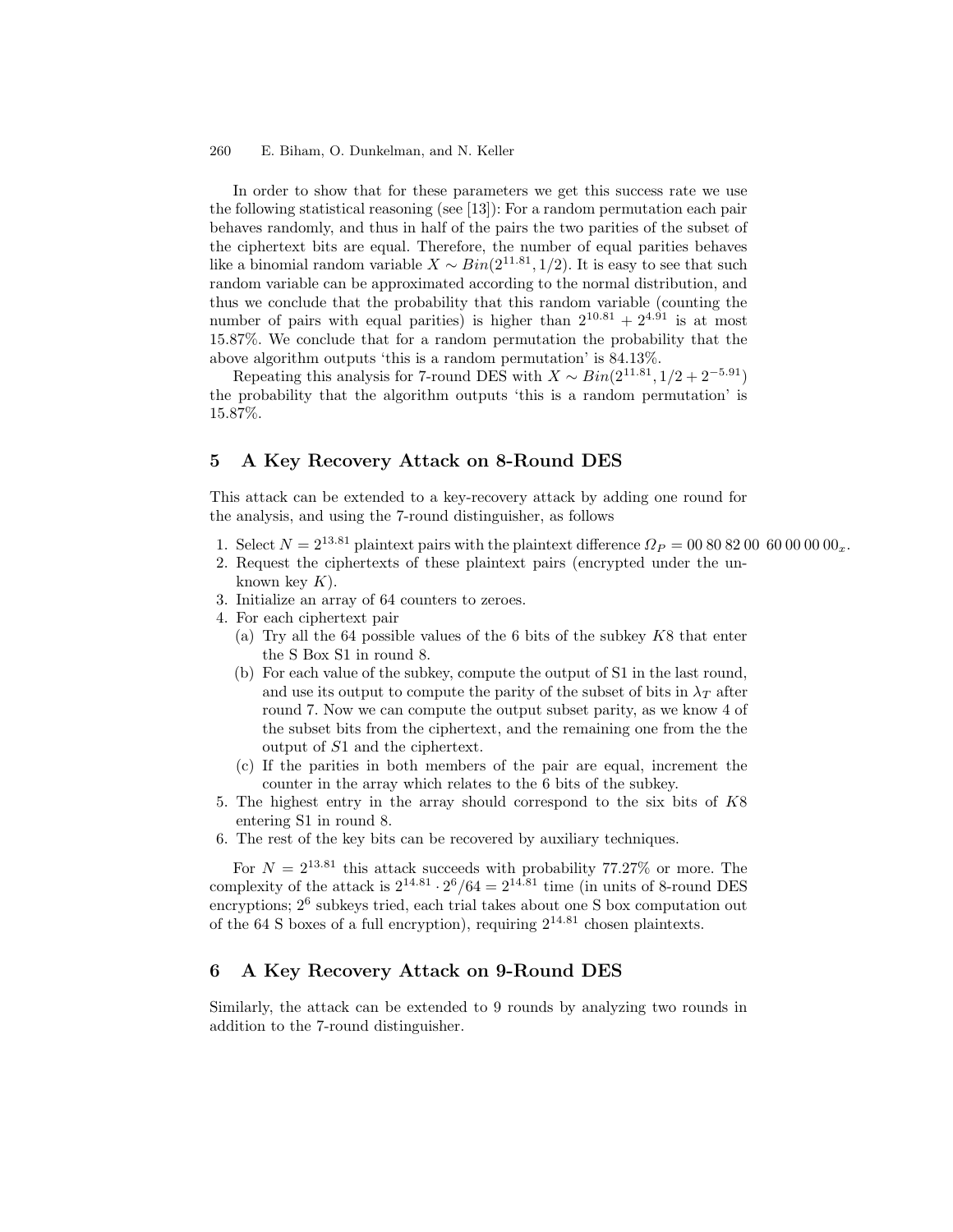

Fig. 3. The Modified 4-round Differential Characteristic Used in the 9-Round Attack

In this case we use the slightly modified differential characteristic presented in Figure 3.

This characteristic is similar to the original, except that its first round is replaced. This replacement is done to reduce the number of active S boxes in the round preceding the characteristic. This characteristic induces a linear probability of  $1/2+p = 1/2+0.09375$  (again, we experimentally verified this probability). With this change, the 7-round distinguisher with 84.13% success rate would require  $N = 2^{12.25}$  pairs (for  $\epsilon = 2^{-7.13}$ ).

To mount a 9-round key recovery attack, we set the differential and linear characteristics combination at rounds 2–8, and analyze rounds 1 and 9.

The attack is as follows

1. Select  $N = 2^{15.75}$  plaintexts, consisting of  $2^{6.75}$  structures, each is chosen by selecting: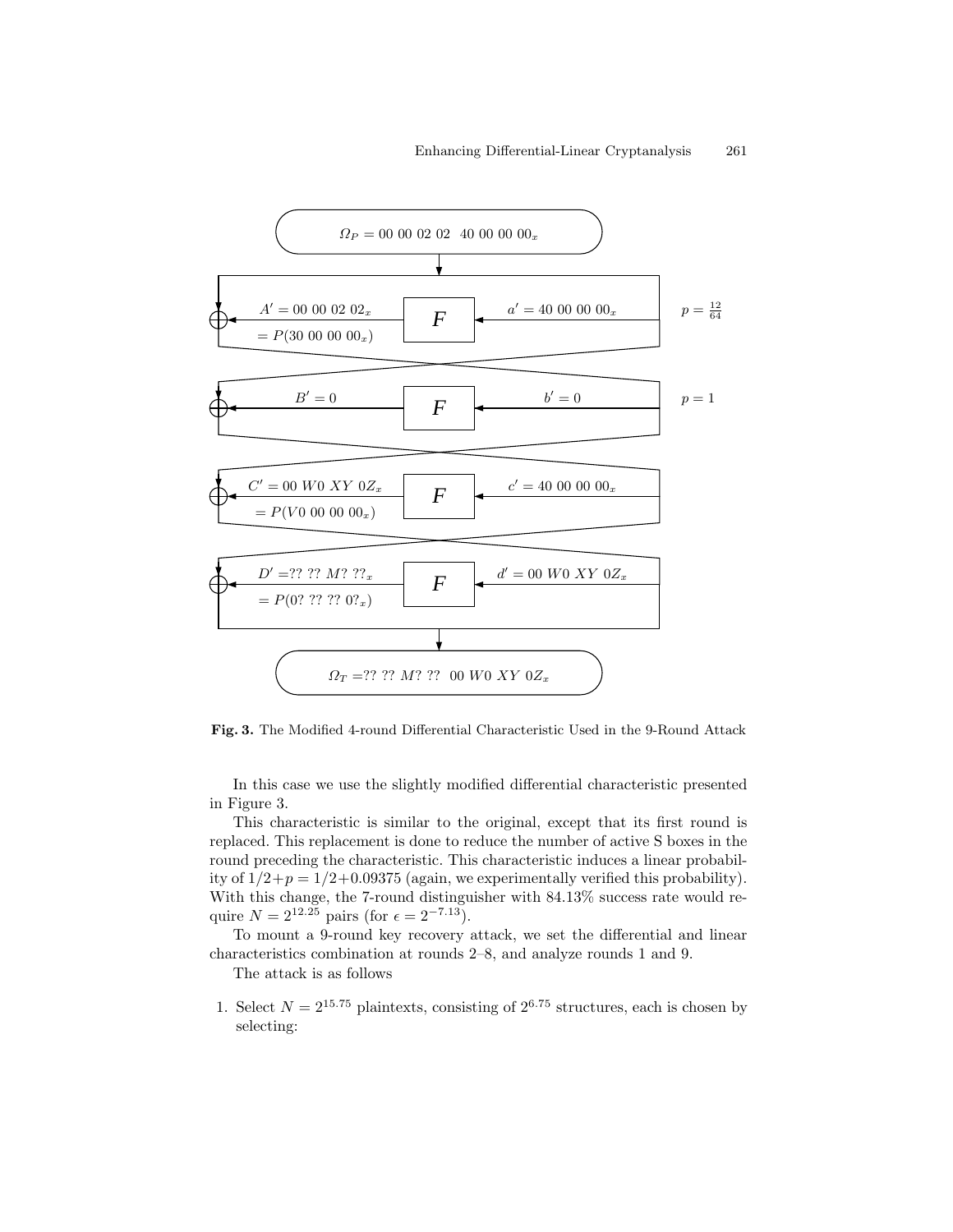- (a) Any plaintext  $P_0$
- (b) The plaintexts  $P_1, \ldots, P_{255}$  which differ from  $P_0$  by all the 255 possible subsets of the eight bits masked by 18 22 28 28 00 00 00  $00_x$  (these are the output bits of S6 and S8 in round 1).
- (c) The plaintexts  $P_{256}, \ldots, P_{511}$  selected as  $P_i = P_{i-256} \oplus 40\ 00\ 00\ 00\ 00\ 00\ 02\ 02_x$ . 2. Request the ciphertexts of these plaintext pairs (encrypted under the un
	- known key  $K$ ).
- 3. At this stage we do not know which pairs in the structure have the difference  $\Omega_P$  before round 2. Instead, we guess these pairs by trying all the possible values of the 12 bit of the subkey K1 which enter S6 and S8.
- 4. For each value of the 12 bits of K1 entering S6 and S8
	- (a) Partially encrypt S6 and S8 in the first round of each plaintext and find the pairs which satisfy the difference  $\Omega_P$  before round 2 (assuming the guessed value is correct)
	- (b) Given all the pairs, apply the 8-round attack on these pairs (the attack is on the 8 rounds from round 2 to round 9).
- 5. Each trial of the key gives us  $12 + 6 = 18$  bits of the subkeys (12 bits in round 1 and 6 bits in round 9), along with a measure for correctness (which is the number of times it is suggested in the 8-round attack). The correct value of the 18 bits is expected to be the most frequently suggested values (with over 88.80% success rate).
- 6. The rest of the key bits are then recovered by auxiliary techniques.

Note that due to the mass of  $2^{12}$  applications of the 8-round attack, and the need to identify which application uses the correct guess of the 12 bits of the first subkey, we need more data than for a single application of the 8-round attack.

This attack requires  $2^{15.75}$  chosen plaintexts, and finds the key in time  $2^{15.75}$ .  $2^{12} \cdot 2^6 \cdot 3/72 \approx 2^{29.17}$  (in units of 9-round DES encryptions). This time complexity of this attack can be further reduced using auxiliary techniques and reordering of the operations.

### 7 Attack on COCONUT98

We can use our results to present the best known attack against the CO-CONUT98 block cipher. COCONUT98 is a 64-bit blocksize 256-bit keysize block cipher, that was designed using the decorrelation theory [14].

The cipher is composed of 4 Feistel rounds, a decorrelation module, and 4 additional Feistel rounds. The decorrelation module is  $M(xy) = (xy \oplus K_5 K_6)$  $K_7K_8 \text{ mod } GF(2^{64})$ , where x, y are the 32-bit data word, xy denotes their concatenation.  $K_5, K_6, K_7, K_8$  are four 32-bit values supplied by the user key, and where  $K_7K_8 \neq 0$ . The multiplication is over the finite field  $GF(2^{64})$  defined by the polynomial  $x^{64} + x^{11} + x^2 + x + 1$  over  $GF(2)$ . Note that the exact underlying polynomial has no effect on our results. The Feistel rounds can be described as follows:

$$
\phi(x) = x + 256 \cdot S(x \mod 256) \mod 2^{32}
$$
  

$$
F_{k_i}(x, y) = (y, x \oplus \phi(ROL_{11}(\phi(y \oplus k_i)) + c \mod 2^{32}))
$$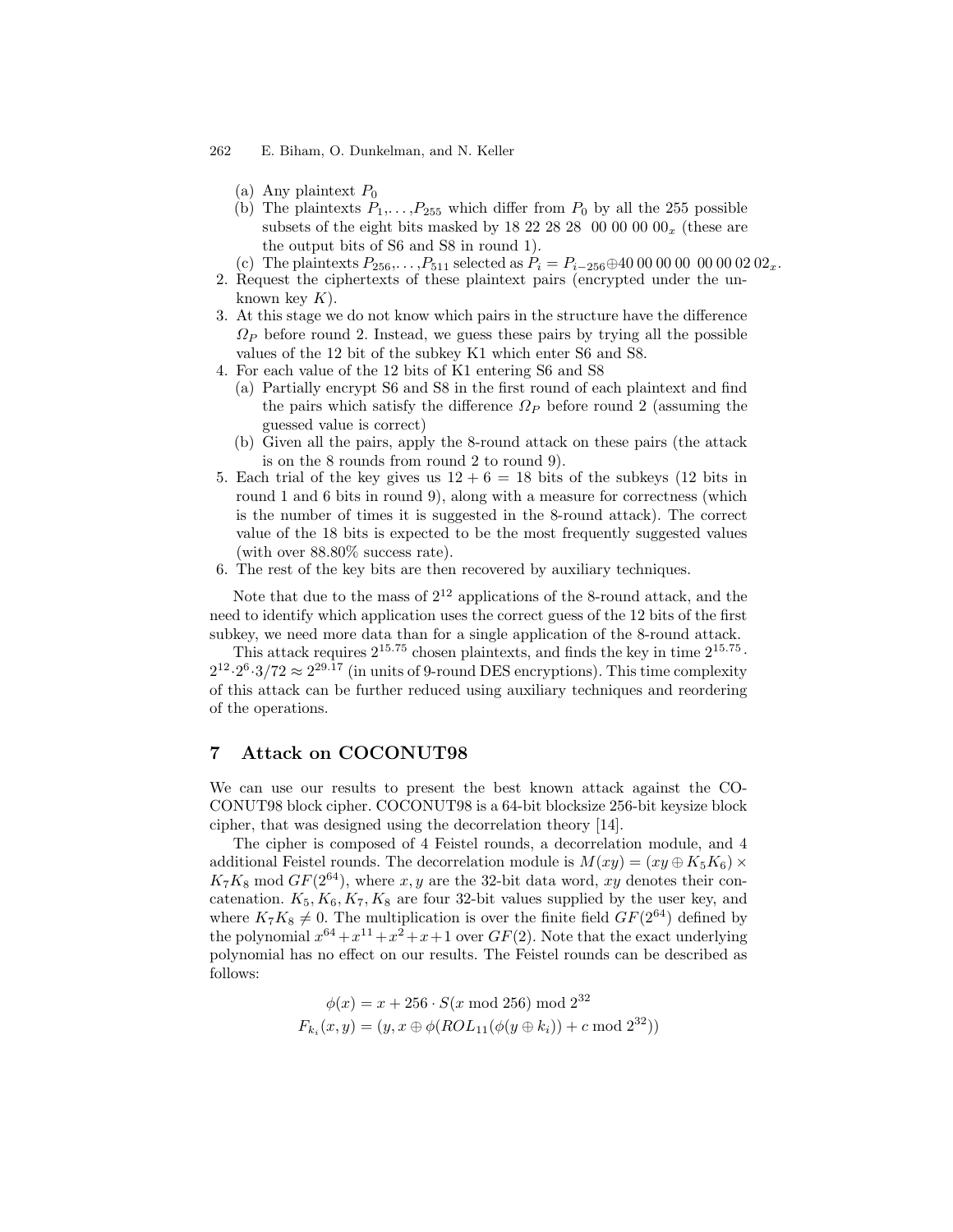

Fig. 4. A 3-round Linear Approximation of COCONUT98 with Probability 1/2+0.0364

where  $c = B7 E1 51 62_x$  is a known constant and  $k_i$  is the round subkey.

In [15] a 4-round differential (of the Feistel rounds) with probability  $0.83 \cdot 2^{-4}$ was introduced. It was commented that the expected difference that enters the decorrelation module leads to some fixed but unknown difference after the decorrelation module. We denote this differential by  $\Omega_{COCONUT98}$ . Thus,  $\Omega_{COCONUT98}$ is a differential with probability  $p = 0.83 \cdot 2^{-4}$  for the first 4 Feistel rounds and the decorrelation module. Note that we have no idea what the output difference of  $\Omega_{COCONUT98}$  is. Still, this does not interfere with our analysis, as we mentioned before. In case that the subset  $\lambda_P$  of bits of this output difference has an odd number of active bits (i.e., the scalar product  $\lambda_P \cdot \Omega_T$  is 1), then there are going to be more disagreements on the output parity then agreements, and the linear bias would be negated, without affecting the analysis.

In Figure 4 we present a linear approximation for 3 Feistel rounds of CO-CONUT98. This approximation has a probability  $1/2 + q = 1/2 + 0.0364$ .

We can now use  $\Omega_{COCONUT98}$  concatenated to the 3-round linear approximation to present a distinguisher for the entire COCONUT98 but the last round. The distinguisher has a bias of  $4pq^2 \approx 1/3638$ . Note that we do no know whether the bias is in favor of having the same parity, or having complement parities (as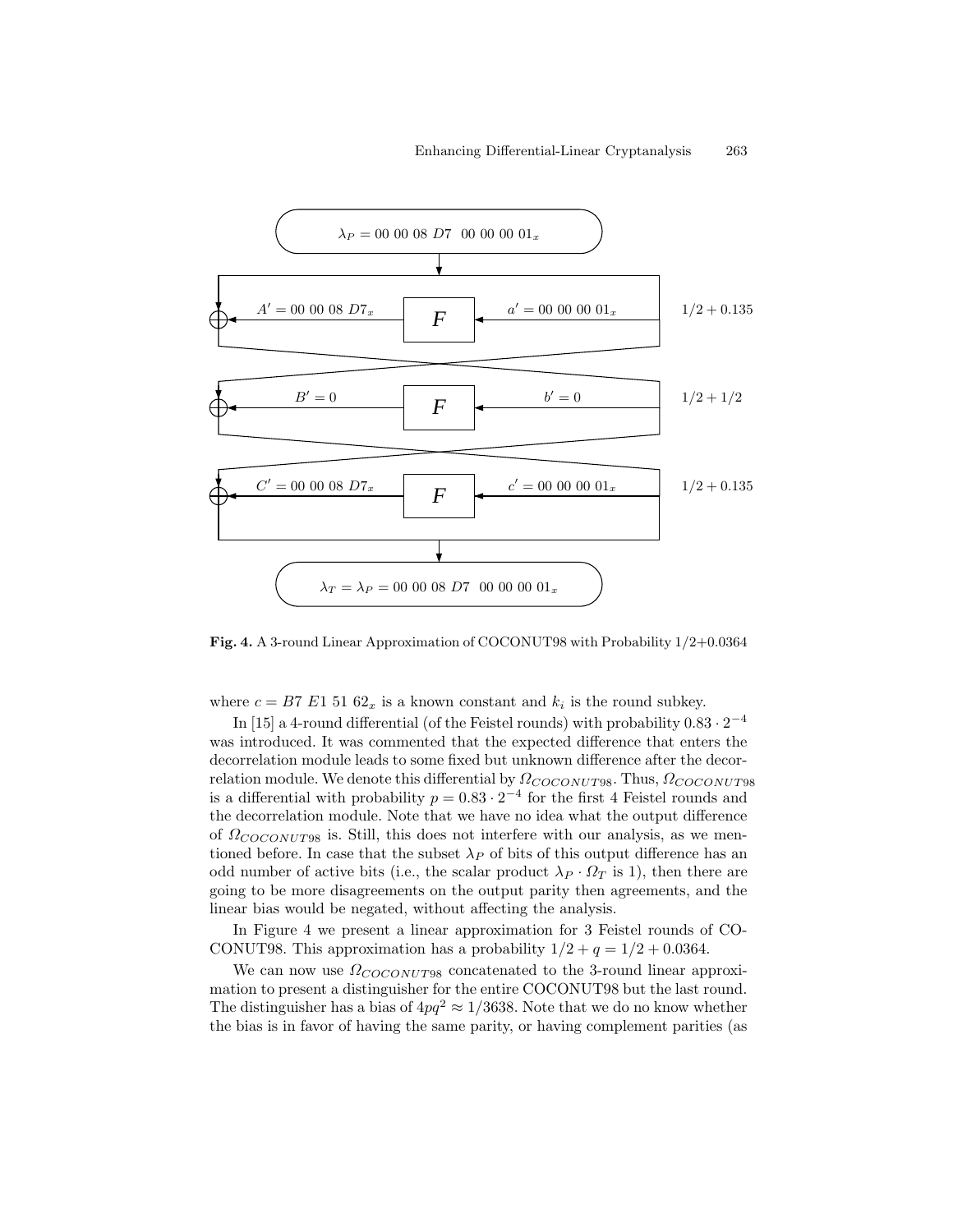we have no idea what the output of the differential is; this output depends on some key that we do not know), but this does not stop us from attacking the cipher.

The attack retrieves subkey bits of the last round. As the only unknown value in the equation of the parities is the least significant bit of the right half after the 7th Feistel round (just after the approximation), we need to determine the least significant bit of the output of the function  $F$  in the last round. As this bit is unaffected by the second  $\phi$ , and as the addition of the constant c does not change it (the least significant bit of the constant  $c$  is 0), then it is unchanged after the rotate left operation. In this operation we actually need to know bit 21 before the rotate. In order to determine this bit, we need to know the lower 22 bits that enter the first  $\phi$ , and we conclude that we need to know the 22 lower key bits in the last round. As guessing these 22 key bits can be very time consuming, we try to look for more efficient solutions. We can approximate (with very high probability) the true value of the relevant bit, by knowing the output of the S-box in the first  $\phi$  (i.e., look at the 8 lower subkey bits) and m bits of the subkey from bit 21 and downward. Considering only  $m$  subkey bits causes a mistake in a fraction of  $2^{-m}$  of the cases. As this mistake appears uniformly and affects all trials similarly, we actually get a bias of  $4pq^2 \cdot (1 - 2^{-m+1})$ . For the value  $m = 7$  this bias is 1/3700. A slight improvement of the bias to the value  $4pq^2 = 1/3638$  can be performed by discarding some mistaken data.

Our attack counts over these  $7+8 = 15$  subkey bits using the following algorithm:

- 1. Initialize 2 <sup>15</sup> counters. Each corresponds to a different last round subkey.
- 2. Encrypt N pairs with the required input difference.
- 3. For each 15-bit subkey subkey value partially decrypt all ciphertext pairs and check whether the parities of the subsets are equal or different. For each ciphertext pair increment the counter of the subkey in case of equality.
- 4. Look for the counter with the maximal bias from  $N/2$  (i.e.,  $|\text{counter}-N/2|$ ) is maximal), and suggest the related subkey as the right subkey.

The time complexity of this algorithm is  $2N$  encryptions and  $2 \cdot 2^{15} \cdot N$  additional last round activations (and 2 <sup>16</sup> additional memory accesses, which we omit). Hence, the total running time of the algorithm is  $2^{16} \cdot N/8 = 2^{13} \cdot N$ COCONUT98 encryptions.

We now determine  $N$ . We associate the right key counter with the random variable X, and each of the  $2^{15} - 1$  wrong subkeys with its own random variable  $Y_i$ . We assume that all of these variables have a normal distribution and that  $X \sim$  $N(N/2 + N/3700, N/4)$  and that  $\forall i: Y_i \sim N(N/2, N/4)$ . For  $N = 8/(1/3700)^2$ , the success rate of the attack is at least 75.46%. Thus, we conclude that we need  $N = 8 \cdot 3700^2 = 2^{26.7}$  pairs  $(2^{27.7}$  chosen plaintexts), and time complexity of 2<sup>39.7</sup> COCONUT98 encryptions.

The rest of the key can be found with auxiliary techniques using other differentials and linear approximations with a negligible additional time and data complexities.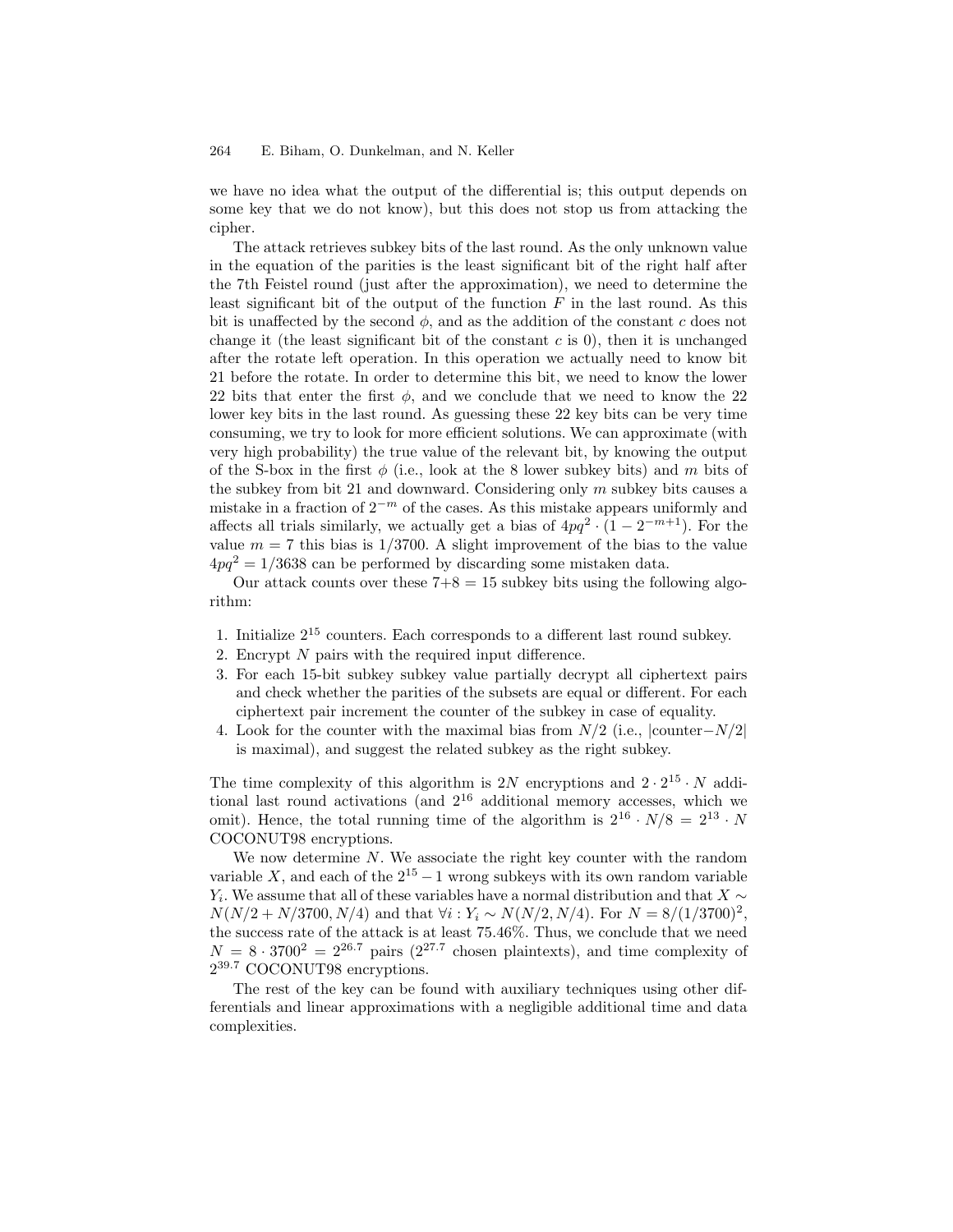We can reduce the time complexity of the attack by observing that we are actually interested in 15 bits of the ciphertext. In the above analysis we perform the same operations for the same values many times. Using a precomputed table (which requires  $2^{15} \cdot 2^{15} = 2^{30}$  last round activations to compute) we can reduce the time complexity of the attack to  $2^{39.7}$  memory accesses, which are equivalent to at most  $2^{33.7}$  COCONUT98 encryptions.

# 8 Summary and Conclusions

In this paper we presented an extension of differential-linear cryptanalysis that allows using a differential characteristic with probability lower than 1. We showed that this extension can attack DES reduced 7, 8, and 9 rounds. The latter is the best known method against 9-round DES.

This attack can be extended to analyze the 10-round reduced-variant of DES with time complexity about  $2^{50}$  and using about  $2^{20}$  chosen plaintexts.

We also presented the fastest attack on the full COCONUT98. Our attack requires about  $2^{27.7}$  chosen plaintexts and time complexity of about  $2^{33.7}$  CO-CONUT98 encryptions. Previous results [15] required 2 <sup>16</sup> adaptive chosen plaintexts and ciphertexts and 2 <sup>38</sup> COCONUT98 encryptions.

We summarize our results along with previously known results in Table 1.

| Cipher        | Attack                                        | Complexity             |            | <b>Success</b> |
|---------------|-----------------------------------------------|------------------------|------------|----------------|
|               |                                               | Data                   | Time       | Rate           |
| 8-round DES   | Differential [2]                              | $2^{14}$ CP            | $2^9$      | 53\%           |
|               | Linear $ 11 $                                 | $2^{18}KP$             | $2^{25}$   | 49.4%          |
|               | Linear $ 11 $                                 | $2^{19}KP$             | $2^{26}$   | 93.2%          |
|               | Differential-Linear [10]                      | 512CP                  | $2^{14}$   | 80%            |
|               | Differential-Linear [10]                      | 768CP                  | $2^{14.6}$ | 95%            |
|               | C.P. Linear Cryptanalysis [8]                 | $2^{16}$ CP            | $2^{23}$   | 51\%           |
|               | C.P. Linear Cryptanalysis [8]                 | $2^{17}$ CP            | $2^{24}$   | 94%            |
|               | $Enhanced$ Differential-Linear $-$ this paper | $2^{14.8}$ CP          | $2^{14.8}$ | 77.3 %         |
| 9-round DES   | Differential [2]                              | $\overline{2}^{24}$ CP | $2^{32}$   | 99.97%         |
|               | $Enhanced$ Differential-Linear $-$ this paper | $2^{15.8}$ CP          | $2^{29.2}$ | 88.8%          |
|               | COCONUT'98 Boomerang [15]                     | $2^{16}$ ACPC          | $2^{38}$   | 99.96%         |
| (full cipher) | $Enhanced$ Differential-Linear $-$ this paper | $2^{27.7}$ CP          | $2^{33.7}$ | 75.5%          |
|               |                                               |                        |            |                |

Complexity is measured in encryption units.

CP - Chosen Plaintexts, KP - Known Plaintexts

ACPC - Adaptive Chosen Plaintexts and Ciphertexts

Table 1. Summary of Our Results and Previously Known Results